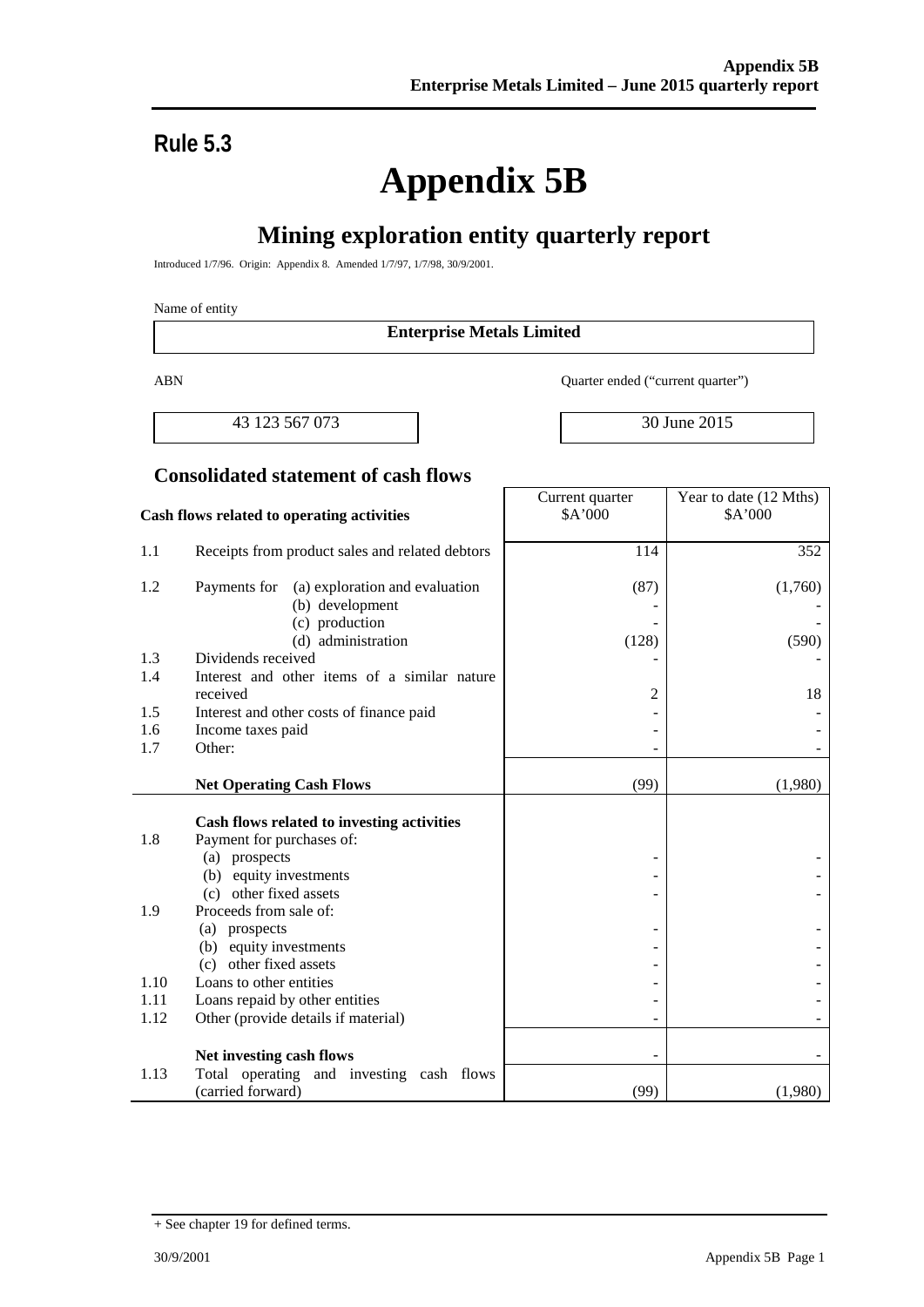| 1.13 | Total operating and investing cash flows   |      |         |
|------|--------------------------------------------|------|---------|
|      | (brought forward)                          | (99) | (1,980) |
|      |                                            |      |         |
|      | Cash flows related to financing activities |      |         |
| 1.14 | Proceeds from issues of shares/options     | -    | 369     |
| 1.15 | Proceeds from sale of forfeited shares     | -    |         |
| 1.16 | Proceeds from borrowings                   | ۰    |         |
| 1.17 | Repayment of borrowings                    | ۰    |         |
| 1.18 | Dividends paid                             | -    |         |
| 1.19 | Other – Share issue costs                  | -    | (55)    |
|      | Net financing cash flows                   |      |         |
|      |                                            |      | 314     |
|      |                                            |      |         |
|      | Net increase (decrease) in cash held       | (99) | (1,666) |
|      |                                            |      |         |
| 1.20 | Cash at beginning of quarter/year to date  | 403  | 1,970   |
| 1.21 | Exchange rate adjustments to item 1.20     |      |         |
| 1.22 | Cash at end of quarter                     |      |         |
|      |                                            | 304  | 304     |

### **Payments to directors of the entity and associates of the directors Payments to related entities of the entity and associates of the related entities**

|      |                                                                  | Current quarter<br>\$A'000 |
|------|------------------------------------------------------------------|----------------------------|
| 1.23 | Aggregate amount of payments to the parties included in item 1.2 |                            |
| 1.24 | Aggregate amount of loans to the parties included in item 1.10   |                            |

1.25 Explanation necessary for an understanding of the transactions \$80k paid to Directors for Director and Consulting Fees.

#### **Non-cash financing and investing activities**

2.1 Details of financing and investing transactions which have had a material effect on consolidated assets and liabilities but did not involve cash flows N/A.

## 2.2 Details of outlays made by other entities to establish or increase their share in projects in which the reporting entity has an interest

### N/A.

#### **Financing facilities available**

*Add notes as necessary for an understanding of the position.*

|                             | Amount available<br>Amount used |       |
|-----------------------------|---------------------------------|-------|
|                             | A'000                           | A'000 |
| Loan facilities             | Nil                             | Nil   |
| Credit standby arrangements | Nil                             | Nil   |

<sup>+</sup> See chapter 19 for defined terms.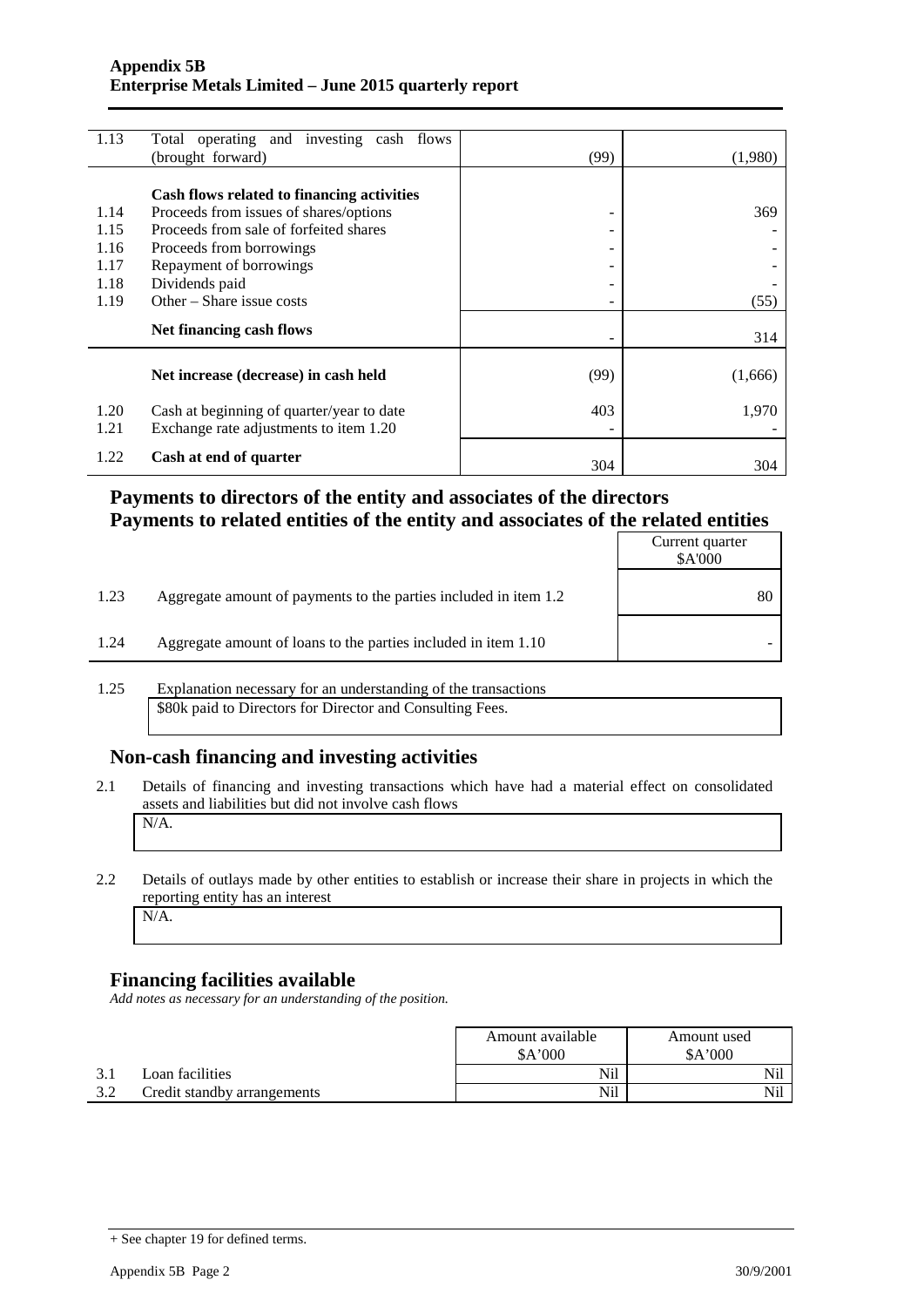#### **Estimated cash outflows for next quarter**

|     |                            | \$A'000 |
|-----|----------------------------|---------|
| 4.1 | Exploration and evaluation | 300     |
| 4.2 | Development                |         |
| 4.3 | Production                 |         |
| 4.4 | Administration             | 80      |
|     | <b>Total</b>               | 380     |

# **Reconciliation of cash**

|     | Reconciliation of cash at the end of the quarter (as<br>shown in the consolidated statement of cash flows) to<br>the related items in the accounts is as follows. | Current quarter<br>A'000 | Previous quarter<br>\$A'000 |  |
|-----|-------------------------------------------------------------------------------------------------------------------------------------------------------------------|--------------------------|-----------------------------|--|
| 5.1 | Cash on hand and at bank                                                                                                                                          | 279                      | 403                         |  |
| 5.2 | Deposits at call                                                                                                                                                  | 25                       |                             |  |
| 5.3 | Bank overdraft                                                                                                                                                    |                          |                             |  |
| 5.4 | Other (provide details)                                                                                                                                           |                          |                             |  |
|     | <b>Total: cash at end of quarter</b> (item 1.22)                                                                                                                  | 304                      | 403                         |  |

### **Changes in interests in mining tenements**

| 6.1 | <b>Interests in</b><br>mining tenements<br>relinquished,<br>reduced or lapsed | <b>Tenement</b><br>reference | <b>Nature of interest</b><br>$Note (2)$ | Interest at<br>beginning of<br>quarter | Interest at<br>end of<br>quarter |
|-----|-------------------------------------------------------------------------------|------------------------------|-----------------------------------------|----------------------------------------|----------------------------------|
|     | Surrendered                                                                   | P36/1790                     | <b>Enterprise Metals Ltd</b>            | 100%                                   | 0%                               |
|     | Surrendered                                                                   | P36/1791                     | <b>Enterprise Metals Ltd</b>            | 100%                                   | 0%                               |
|     | Surrendered                                                                   | E52/2404                     | <b>Enterprise Metals Ltd</b>            | 80%                                    | 0%                               |
|     | Surrendered                                                                   | E52/2406                     | <b>Enterprise Metals Ltd</b>            | 80%                                    | 0%                               |
|     |                                                                               |                              |                                         |                                        |                                  |
|     |                                                                               |                              |                                         |                                        |                                  |
| 6.2 | <b>Interests in</b><br>mining tenements<br>acquired                           | <b>Tenement</b><br>reference | <b>Current Registered</b><br>Holder;    | Interest at<br>beginning of<br>quarter | Interest at<br>end of<br>quarter |
|     |                                                                               |                              |                                         |                                        |                                  |
|     |                                                                               |                              |                                         |                                        |                                  |
|     |                                                                               |                              |                                         |                                        |                                  |
|     |                                                                               |                              |                                         |                                        |                                  |
|     |                                                                               |                              |                                         |                                        |                                  |

<sup>+</sup> See chapter 19 for defined terms.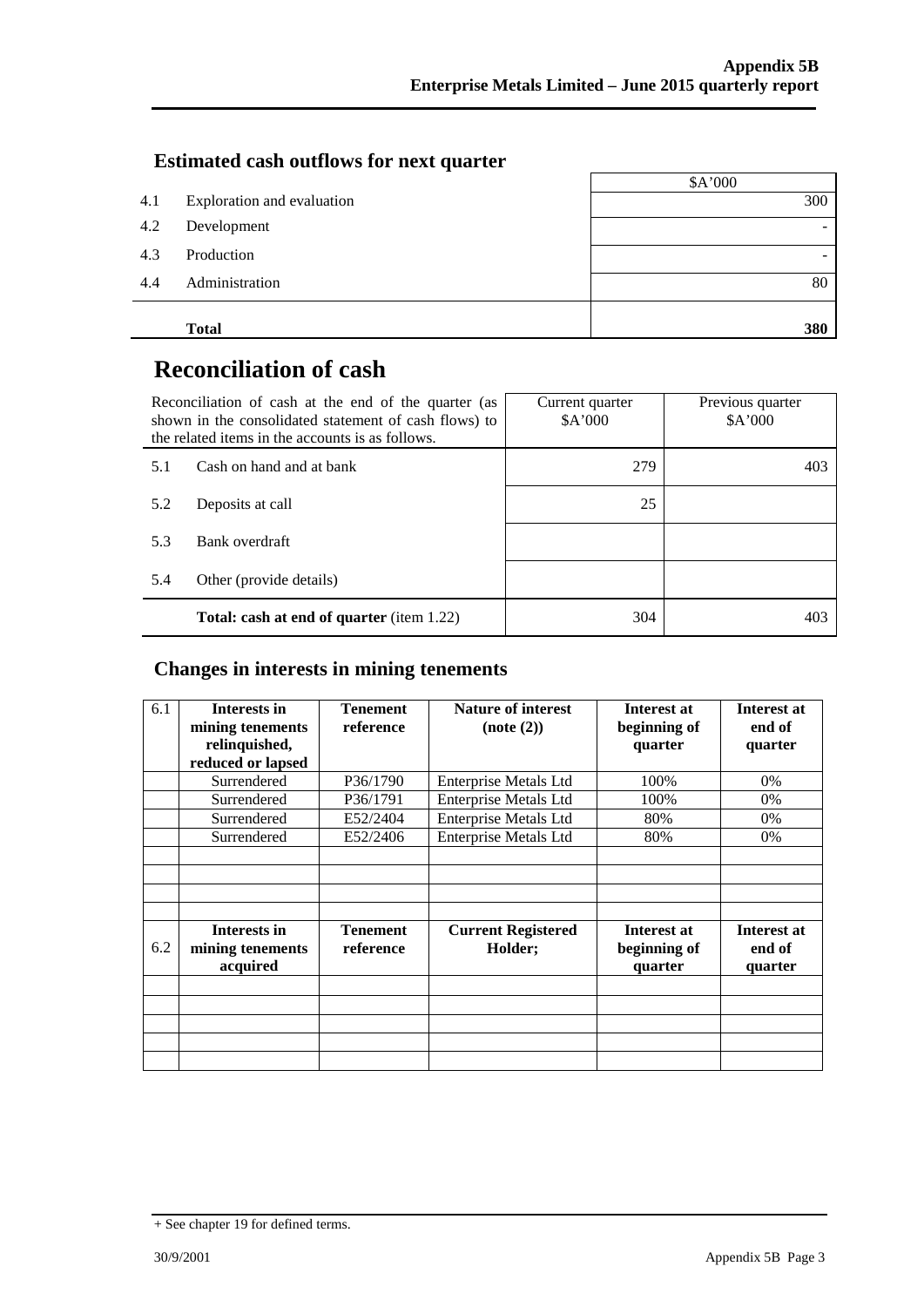### **Issued and quoted securities at end of current quarter**

*Description includes rate of interest and any redemption or conversion rights together with prices and dates.*

|      |                                                           | Total number            | Number quoted | Issue price<br>per security | Amount paid up<br>per security (cents) |
|------|-----------------------------------------------------------|-------------------------|---------------|-----------------------------|----------------------------------------|
|      |                                                           |                         |               | (cents)                     |                                        |
| 7.1  | Preference <sup>+</sup> securities<br>(description)       |                         |               |                             |                                        |
| 7.2  |                                                           |                         |               |                             |                                        |
|      | Changes during quarter                                    |                         |               |                             |                                        |
| 7.3  | <sup>+</sup> Ordinary securities                          | 274,508,276             | 274,508,276   |                             |                                        |
| 7.4  | Changes during quarter<br>(a) Increases through issues    |                         |               |                             |                                        |
|      | (b) Decreases through returns<br>of capital, buy-backs    |                         |               |                             |                                        |
| 7.5  | <sup>+</sup> Convertible debt securities<br>(description) |                         |               |                             |                                        |
| 7.6  | Changes during quarter                                    |                         |               |                             |                                        |
| 7.7  | <b>Options</b> (description and<br>conversion factor)     |                         |               | Exercise<br>price           | Expiry date                            |
|      |                                                           | 7,600,000<br>16,662,500 |               | 14.9 cents<br>8 cents       | 11 September 2015<br>30 November 2016  |
|      |                                                           | 12,000,000              |               | 10 cents                    | 15 June 2016                           |
| 7.8  | Issued during quarter                                     |                         |               |                             |                                        |
| 7.9  | Exercised during quarter                                  |                         |               |                             |                                        |
| 7.10 | Expired/Lapsed during quarter                             |                         |               |                             |                                        |
| 7.11 | <b>Debentures</b><br>(totals only)                        |                         |               |                             |                                        |
| 7.12 | <b>Unsecured notes (totals only)</b>                      |                         |               |                             |                                        |

<sup>+</sup> See chapter 19 for defined terms.